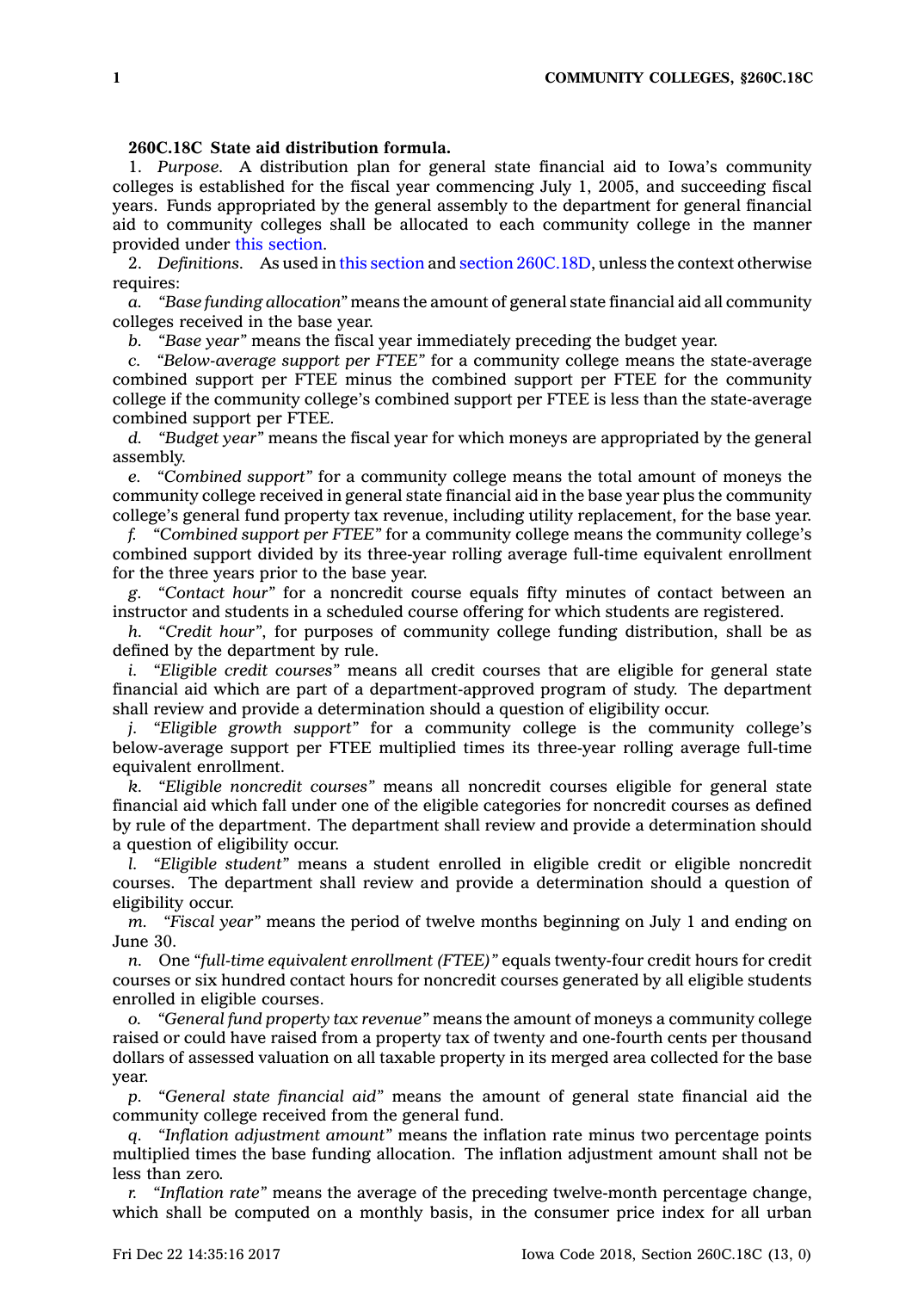consumers, not seasonally adjusted, published by the United States department of labor, bureau of labor statistics, calculated for the calendar year ending six months after the beginning of the base year.

*s. "State-average combined support per FTEE"* means the average of the combined support per FTEE for all community colleges in the state in the base year.

*t. "Three-year rolling average full-time equivalent enrollment"* means the average of the audited full-time equivalent enrollment for <sup>a</sup> community college over the three fiscal years prior to the base year as determined by the department.<br> *u.* "Total growth support amount" means the sum of the

*u. "Total growth support amount"* means the sum of the eligible growth support for all the community colleges.

3. *Distribution formula.* Moneys appropriated by the general assembly from the general fund to the department for community college purposes for general state financial aid for <sup>a</sup> budget year shall be allocated to each community college by the department as follows:

*a.* If the inflation rate is equal to two percent or less:

(1) *Base funding allocation.* The moneys shall first be allocated in the amount of general state financial aid each community college received in the base year. If the appropriation is less than the total of the amount of general state financial aid each community college received in the base year, the moneys shall be allocated in the same proportion as the allocation of general state financial aid each community college received in the base year.

(2) *Marginal cost adjustment.* After the base funding has been allocated, each community college shall be allocated up to an additional two percent of its base funding allocation. The community college's allocation shall be in the same proportion as the allocation of general state financial aid each community college received in the base year.

(3) *Three-year rolling average of full-time equivalent enrollment.* If the increase in the total state general aid exceeds two percent over the base funding allocation, an amount up to an additional one percent of the base funding allocation shall be distributed based upon each community college's proportional share of the three-year rolling average full-time equivalent enrollments for all community colleges.

(4) *Extraordinary growth adjustment.* If the increase in total state general aid exceeds three percent over the base funding allocation, an amount up to an additional one percent of the base funding allocation shall be distributed as follows:

(a) Forty percent of the moneys shall be allocated based upon each community college's proportional share of the three-year rolling average full-time equivalent enrollments for all community colleges.

(b) Sixty percent of the moneys shall be allocated to community colleges that have eligible growth support. The allocation shall be based upon the proportional share that each community college's eligible growth support bears to the total growth support amount. Once the moneys allocated under this subparagraph division equal the total growth support amount, the remaining moneys allocated under this subparagraph shall be allocated as provided in subparagraph division (a).

(5) *Additional three-year rolling average FTEE allocation.* If the increase in total state general aid exceeds four percent over the base funding allocation, all remaining moneys shall be distributed based upon each college's proportional share of the three-year rolling average full-time equivalent enrollments for all community colleges.

*b.* If the inflation rate is greater than two percent but less than four percent:

(1) *Base funding allocation.* The moneys shall first be allocated in the amount of general state financial aid each community college received in the base year. If the appropriation is less than the total of the amount of general state financial aid each community college received in the base year, the moneys shall be allocated in the same proportion as the allocation of general state financial aid each community college received in the base year.

(2) *Marginal cost adjustment.* After the base funding has been allocated, each community college shall be allocated up to an additional two percent of its base funding allocation. The community college's allocation shall be in the same proportion as the allocation of general state financial aid each community college received in the base year.

(3) *Three-year rolling average of full-time equivalent enrollment.* If the increase in the total state general aid exceeds two percent over the base funding allocation, an amount up to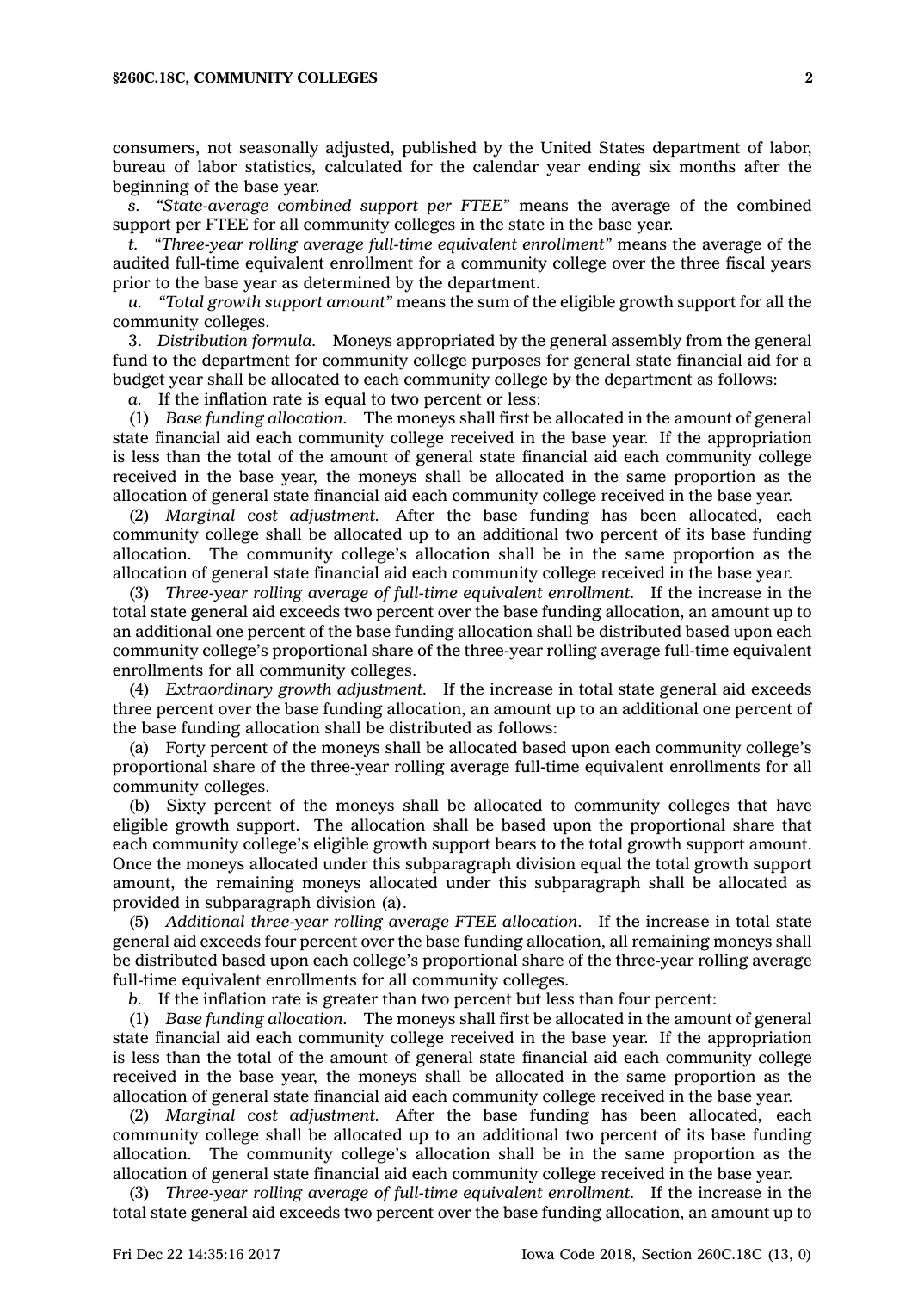an additional one percent of the base funding allocation shall be distributed based upon each community college's proportional share of the three-year rolling average full-time equivalent enrollments for all community colleges.

(4) *Extraordinary growth adjustment.* If the increase in total state general aid exceeds three percent over the base funding allocation, an amount up to an additional one percent of the base funding allocation shall be based as follows:

(a) Forty percent of the moneys shall be allocated based upon each community college's proportional share of the three-year rolling average full-time equivalent enrollments for all community colleges.

(b) Sixty percent of the moneys shall be allocated to community colleges that have eligible growth support. The allocation shall be based upon the proportional share that each community college's eligible growth support bears to the total growth support amount. Once the moneys allocated under this subparagraph division equal the total growth support amount, the remaining moneys allocated under this subparagraph shall be allocated as provided in subparagraph division (a).

(5) *Inflation adjustment.* If the increase in total state general aid exceeds four percent over the base funding allocation, an amount up to the inflation adjustment amount shall be distributed to each community college in the same proportion as the allocation of general state financial aid each community college received in the base year.

(6) *Additional three-year rolling average FTEE allocation.* If there are remaining moneys to be distributed under this paragraph after distributing moneys under subparagraph (5), all remaining moneys shall be distributed based upon each community college's proportional share of the three-year rolling average full-time equivalent enrollments for all community colleges.

*c.* If the inflation rate equals or exceeds four percent:

(1) *Base funding allocation.* The moneys shall first be allocated in the amount of general state financial aid each community college received in the base year. If the appropriation is less than the total of the amount of general state financial aid each community college received in the base year, the moneys shall be allocated in the same proportion as the allocation of general state financial aid each community college received in the base year.

(2) *Marginal cost adjustment.* After the base funding has been allocated, each community college shall be allocated up to an additional two percent of its base funding allocation. The community college's allocation shall be in the same proportion as the allocation of general state financial aid each community college received in the base year.

(3) *Three-year rolling average of full-time equivalent enrollment.* If the increase in the total state general aid exceeds two percent over the base funding allocation, an amount up to an additional one percent of the base funding allocation shall be distributed based upon each community college's proportional share of the three-year rolling average full-time equivalent enrollments for all community colleges.

(4) *Inflation adjustment.* If the increase in total state general aid exceeds three percent over the base funding allocation, an amount up to the inflation adjustment amount shall be distributed to each community college in the same proportion as the allocation of general state financial aid each community college received in the base year.

(5) *Extraordinary growth adjustment.* If there are remaining moneys to be distributed under this paragraph after distributing moneys under subparagraph (4), an amount up to an additional one percent of the base funding allocation shall be based as follows:

(a) Forty percent of the moneys shall be allocated based upon each community college's proportional share of the three-year rolling average full-time equivalent enrollments for all community colleges.

(b) Sixty percent of the moneys shall be allocated to community colleges that have eligible growth support. The allocation shall be based upon the proportional share that each community college's eligible growth support bears to the total growth support amount. Once the moneys allocated under this subparagraph division equal the total growth support amount, the remaining moneys allocated under this subparagraph shall be allocated as provided in subparagraph division (a).

(6) *Additional three-year rolling average FTEE allocation.* If there are remaining moneys